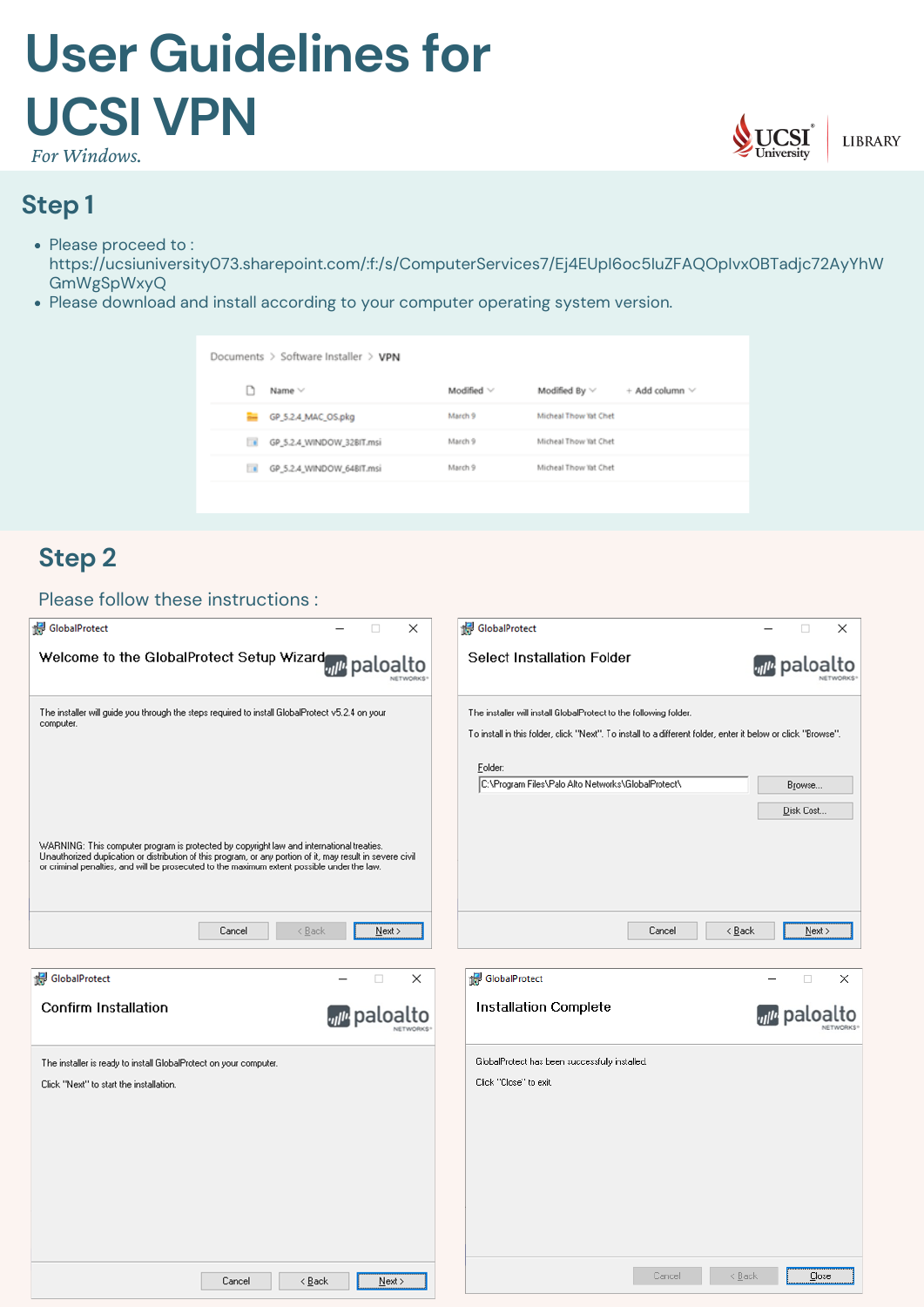# **Step 3**

Please enter the server address "access.ucsigroup.com.my" and click "Connect".





# **User Guidelines for UCSI VPN**

### **Step 4**

Please enter the login ID (Student or Staff ID) and password. Then click "Sign In".

| GlobalProtect                            |  |
|------------------------------------------|--|
| Sign In<br>Enter login credentials       |  |
| Portal: access.ucsigroup.com.my<br>11277 |  |
|                                          |  |
| Sign In                                  |  |
| Cancel                                   |  |

*For Windows.*